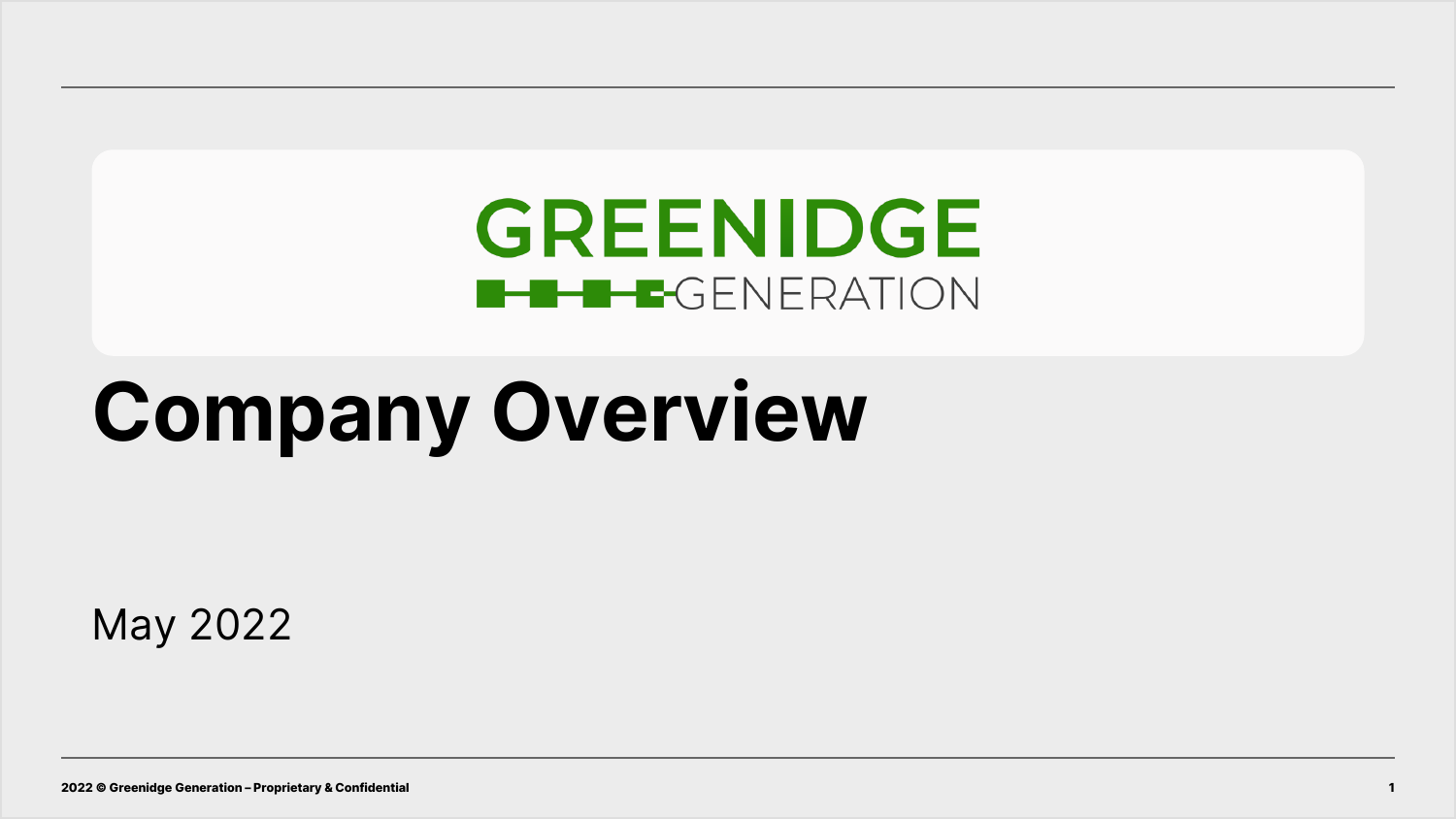## Disclaimer

## **GREENIDGE**  $\blacksquare$  -  $\blacksquare$  -  $\blacksquare$  -  $\blacksquare$  -  $\blacksquare$  -  $\blacksquare$  -  $\blacksquare$  -  $\blacksquare$  -  $\blacksquare$  -  $\blacksquare$  -  $\blacksquare$  -  $\blacksquare$  -  $\blacksquare$  -  $\blacksquare$  -  $\blacksquare$  -  $\blacksquare$  -  $\blacksquare$  -  $\blacksquare$  -  $\blacksquare$  -  $\blacksquare$  -  $\blacksquare$  -  $\blacksquare$  -  $\blacksquare$  -  $\blacksquare$  -  $\blacksquare$

This presentation is not a prospectus and is not an offer to sell, nor a solicitation of an offer to buy, securities of Greenidge. This material has been prepared solely for informational purposes and is not to be construed as a solicitation or an offer to buy or sell any securities and should not be treated as giving investment advice. No representation or warranty, either express or implied, is provided in relation to the accuracy, completeness or reliability of the information contained herein. Any opinions expressed in this material are subject to change without notice and neither Greenidge Generation Holdings Inc. ("Greenidge", "we", "our", "ours" and "us") nor any other person is obligated to update or keep current the information contained herein. The information contained herein does not purport to be complete and is subject to qualifications and assumptions, and neither Greenidge nor any agent can give any representations as to the accuracy thereof. Greenidge and its respective affiliates, agents, directors, partners and employees accept no liability whatsoever for any loss or damage of any kind arising out of the use of all or any part of this material.

#### **Safe Harbor and Statement Regarding Use of Non-GAAP Financial Measures**

This presentation includes certain statements that may constitute "forward-looking statements" within the meaning of the Private Securities Litigation Reform Act of 1995. All statements other than statements of historical fact are forward-looking statements for purposes of federal and state securities laws. These forward-looking statements involve uncertainties that could significantly affect Greenidge's financial or operating results. These forward-looking statements may be identified by terms such as "anticipate," "believe," "continue," "foresee," "expect," "intend," "plan," "may," "will," "would," "could," and "should," and the negative of these terms or other similar expressions. Forward-looking statements are based on current beliefs and assumptions that are subject to risks and uncertainties and are not guarantees of future performance. Forward-looking statements in this presentation include, among other things, statements regarding the business plan, business strategy and operations of Greenidge in the future. In addition, all statements that address operating performance and future performance, events or developments that are expected or anticipated to occur in the future. Forward-looking statements are subject to a number of risks, uncertainties and assumptions. Matters and factors that could cause actual results to differ materially from those expressed or implied in such forward-looking statements include but are not limited to the matters and factors described in Greenidge's Quarterly Reports on Form 10-Q, and its other filings with the Securities and Exchange Commission (the "SEC"), as well as statements about or relating to or otherwise affected by: (i) the ability to recognize the anticipated objectives and benefits of an expansion into multiple data centers in Texas or South Carolina; (ii) the ability to negotiate or execute definitive documentation with respect to potential expansion sites on terms and conditions that are acceptable to Greenidge, whether on a timely basis or at all; (iii) the ability to recognize the anticipated objectives and any benefits, including the anticipated tax treatment, of the acquisition of Support.com; (iv) changes in applicable laws, regulations or permits affecting Greenidge's operations or the industries in which it operates, including regulation regarding power generation, cryptocurrency usage and/or cryptocurrency mining; (v) any failure to obtain adequate financing on a timely basis and on acceptable terms with regard to growth strategies or operations; (vi) fluctuations in the market pricing of bitcoin and other cryptocurrencies; (vii) loss of public confidence in, or use cases of, bitcoin and other cryptocurrencies; (viii) the potential of cryptocurrency market manipulation; (x) the economics of mining cryptocurrency, including as to variables or factors affecting the cost, efficiency and profitability of mining; (xi) the availability, delivery schedule and cost of equipment necessary to maintain and grow the business and operations of Greenidge, including mining equipment and equipment meeting the technical or other specifications required to achieve Greenidge's growth strategy, (xii) the possibility that Greenidge may be adversely affected by other economic, business or competitive factors, including factors affecting the industries in which it operates or upon which it relies and is dependent; (xiii) the ability to expand successfully to other facilities, mine other cryptocurrencies or otherwise expand the business; (xiv) changes in tax regulations applicable to Greenidge, its assets or cryptocurrencies, including bitcoin; (xv) any litigation involving Greenidge; (xvi) costs and expenses relating to cryptocurrency transaction fees and fluctuation in cryptocurrency transaction fees; (xvii) the condition of Greenidge's physical assets, including that Greenidge's current single operating facility may realize material, if not total, loss and interference as a result of equipment malfunction or break-down, physical disaster, data security breach, computer malfunction or sabotage; and (xix) the actual and potential economic fallout resulting from the COVID-19 pandemic. Consequently, all of the forward-looking statements made in this presentation are qualified by the information contained under this caption. No assurance can be given that these are all of the factors that could cause actual results to vary materially from the forward-looking statements in this presentation. You should not put undue reliance on forward-looking statements. No assurances can be given that any of the events anticipated by the forward-looking statements will transpire or occur, or if any of them do occur, the actual results, performance, or achievements of Greenidge could differ materially from the results expressed in, or implied by, any forward-looking statements. All forward-looking statements speak only as of the date of this presentation and Greenidge does not assume any duty to update or revise any forward-looking statements included in this presentation, whether as a result of new information, the occurrence of future events, uncertainties or otherwise, after the date of this presentation.

Unless otherwise indicated, all market data and industry data used in this presentation was obtained from reports of governmental agencies, industry publications, third party surveys, market research, consultant surveys and publicly available information. We believe the data from thirdparty sources to be reliable based upon our management's knowledge of the industry, but have not independently verified such data and as such, make no guarantees as to its accuracy, completeness or timeliness. Some market and industry data, and statistical information and forecasts, are also based on management's estimates. Any such market data, information or forecast may prove to be inaccurate because of the method by which Greenidge obtains it or because it cannot always be verified with complete certainty given the limits on the availability and reliability of raw data, the voluntary nature of the data gathering process and other limitations and uncertainties.

To provide investors and others with additional information regarding the financial results of Greenidge, we have disclosed in this presentation certain non-GAAP operating performance measures of Adjusted EBITDA, Adjusted EBITDA margin and Adjusted net income. Adjusted EBITDA is defined as earnings before interest, taxes and depreciation and amortization, which is then adjusted for stock-based compensation and other special items determined by management, including, but not limited to costs associated with the merger with Support, costs of becoming a public company (which included the costs of a corporate reorganization from an LLC, public registration of shares and associated costs) and business expansion costs. Adjusted EBITDA margin is the percentage of Adjusted EBITDA of revenue. Adjusted net income is net loss adjusted for the aftertax impacts of special items determined by management, including but not limited to costs associated with the merger with Support, costs of becoming a public company (which included the costs of a corporate reorganization from an LLC, public registration of shares and associated costs) and business expansion costs. These non-GAAP financial measures are a supplement to and not a substitute for or superior to, Greenidge's results presented in accordance with U.S. GAAP. The non-GAAP financial measures presented by Greenidge may be different from non-GAAP financial measures presented by other companies. Specifically, Greenidge believes the non-GAAP information provides useful measures to investors regarding Greenidge's financial performance by excluding certain costs and expenses that Greenidge believes are not indicative of its core operating results. The presentation of these non-GAAP financial measures is not meant to be considered in isolation or as a substitute for results or guidance prepared and presented in accordance with U.S. GAAP. A reconciliation of the non-GAAP financial measures to U.S. GAAP results is included herein. You should review the reconciliation of net loss to EBITDA and Adjusted EBITDA included in the presentation and not rely on any single financial measure to evaluate Greenidge's business.

This presentation contains projected financial information, including projected run rate revenue with respect to Greenidge. Such projected financial information constitutes forward-looking information, and is for illustrative purposes only and should not be relied upon as necessarily being indicative of future results. The assumptions and estimates underlying such financial forecast information are inherently uncertain and are subject to a wide variety of significant business, economic, competitive and other risks and uncertainties. See "Forward-Looking Statements" above. Actual results may differ materially from the results contemplated by the financial forecast information contained in this presentation, and the inclusion of such information in this presentation should not be regarded as a representation by any person that the results reflected in such forecast will be achieved.

This presentation may not be reproduced in any manner whatsoever. Any reproduction of this document in whole or in part is not authorized. Failure to comply with this directive may result in a violation of the Securities Act of 1933, as amended, or applicable laws of other jurisdictions.

All rights to the trademarks, copyrights, logos and other intellectual property listed herein belong to their respective owners and our use thereof does not imply an affiliation with, or endorsement by the owners of such trademarks, copyrights, logos and other intellectual property. Solely for convenience, trademarks and trade names referred to in this presentation may appear with the ® or ™ symbols, but such references are not intended to indicate, in any way, that such names and logos are trademarks or registered trademarks of Greenidge.

Greenidge is an issuer of securities registered with the SEC. Shares of our common stock are traded on the Nasdaq Global Select Market under the symbol "GREE." Accordingly, we are currently required to file quarterly and annual reports with the SEC. All such reports are available on our website and on the SEC's website at www.sec.gov.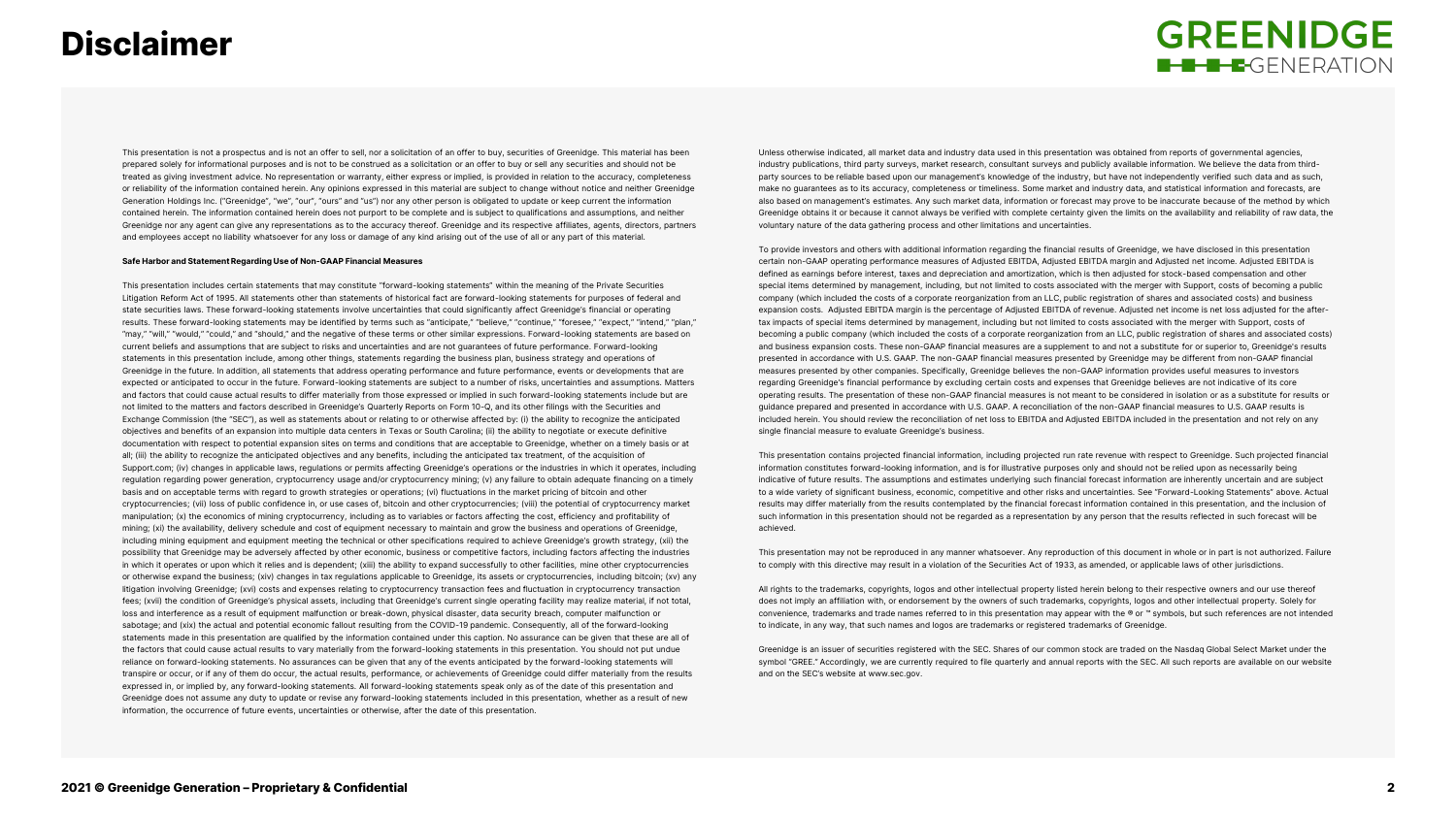

# **Company Overview** Jeffrey Kirt

Chief Executive Officer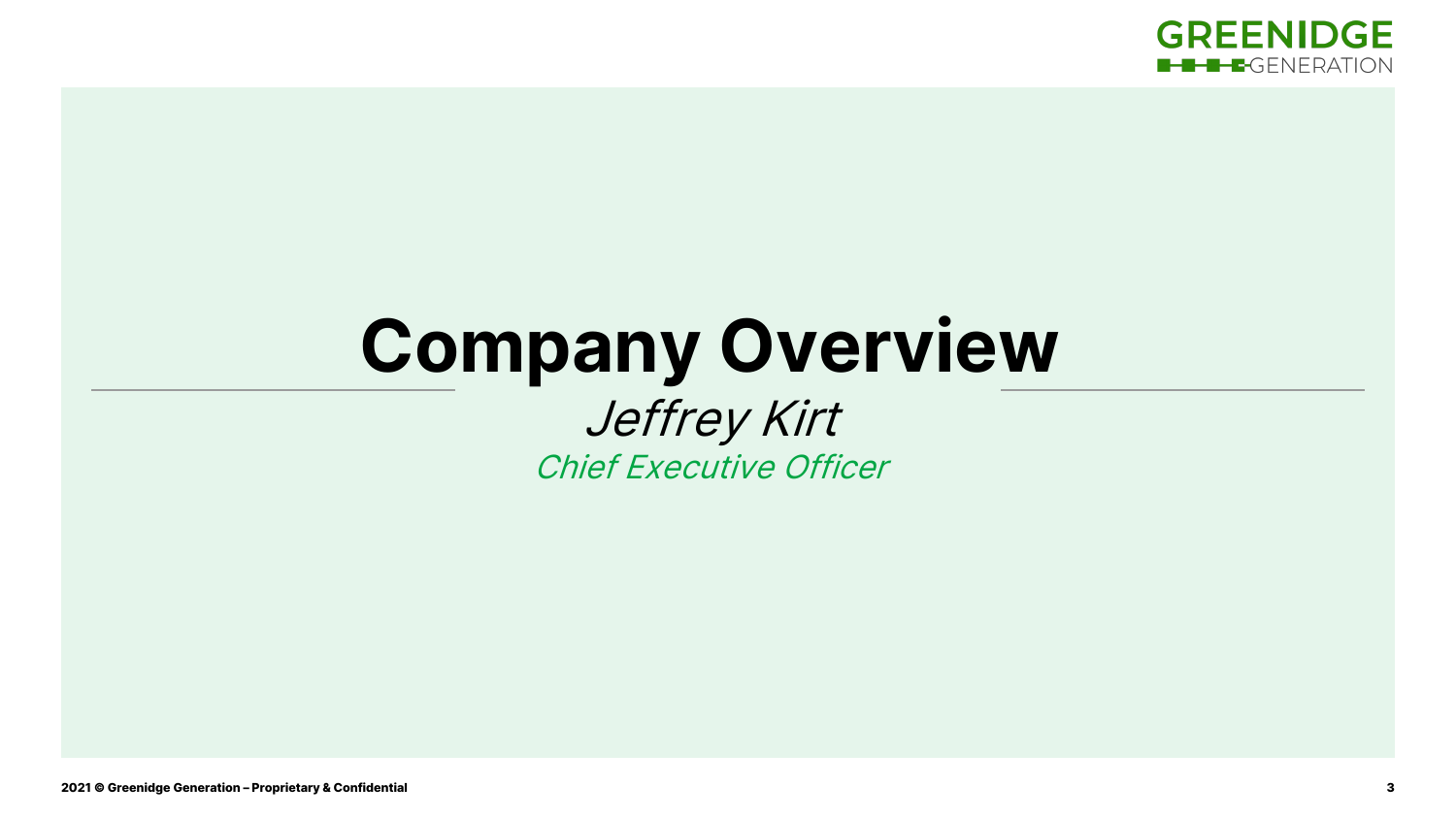# Greenidge Snapshot



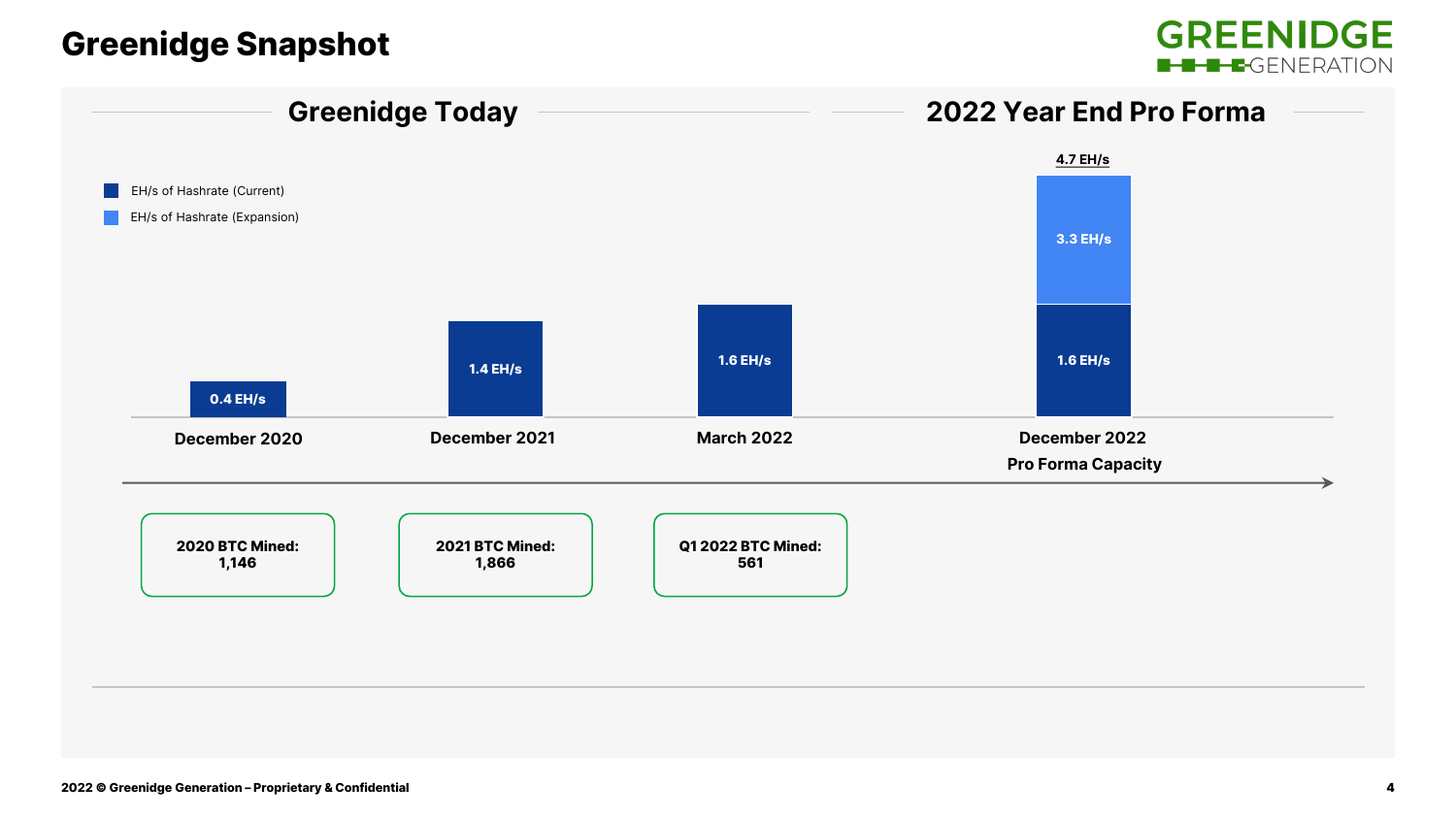# Greenidge Footprint

## **GREENIDGE B-B-B-GENERATION**



## **Expansion Opportunities**

#### **Currently Operate Two Facilities**

- Original site in Dresden, NY
	- ─ 106 MW of natural gas power generation capacity
	- ─ At least 85 MW of mining capacity
	- ─ As of March 31, 2022: 1.4 EH/s; 17,000 miners
- Spartanburg, SC
	- ─ At least 100 MW of capacity when fully developed
	- ─ 175-acre industrial site with 750k+ square feet of existing buildings
	- Purchased December 7, 2022; Mining commenced December 12, 2021
	- Over 60% zero-carbon power
	- Recently announced commencement of expansion in conjunction with state and local economic development authorities
	- ─ As of March 31, 2022: 0.2 EH/s; 2,400 miners

#### **Proprietary Expansion Opportunities**

- **Exploring South Carolina Expansion**
- **Texas Generation Sites** 
	- ─ Exclusive ROFR to develop data centers at 1,000 MW of power generation sites in ERCOT market
- Texas Development Sites
	- ─ Exclusive agreement to develop data centers at least 6 greenfield locations in ERCOT market with over 2,000 MW of electrical capacity
- Pipeline of additional locations in multiple states and provinces in the US and Canada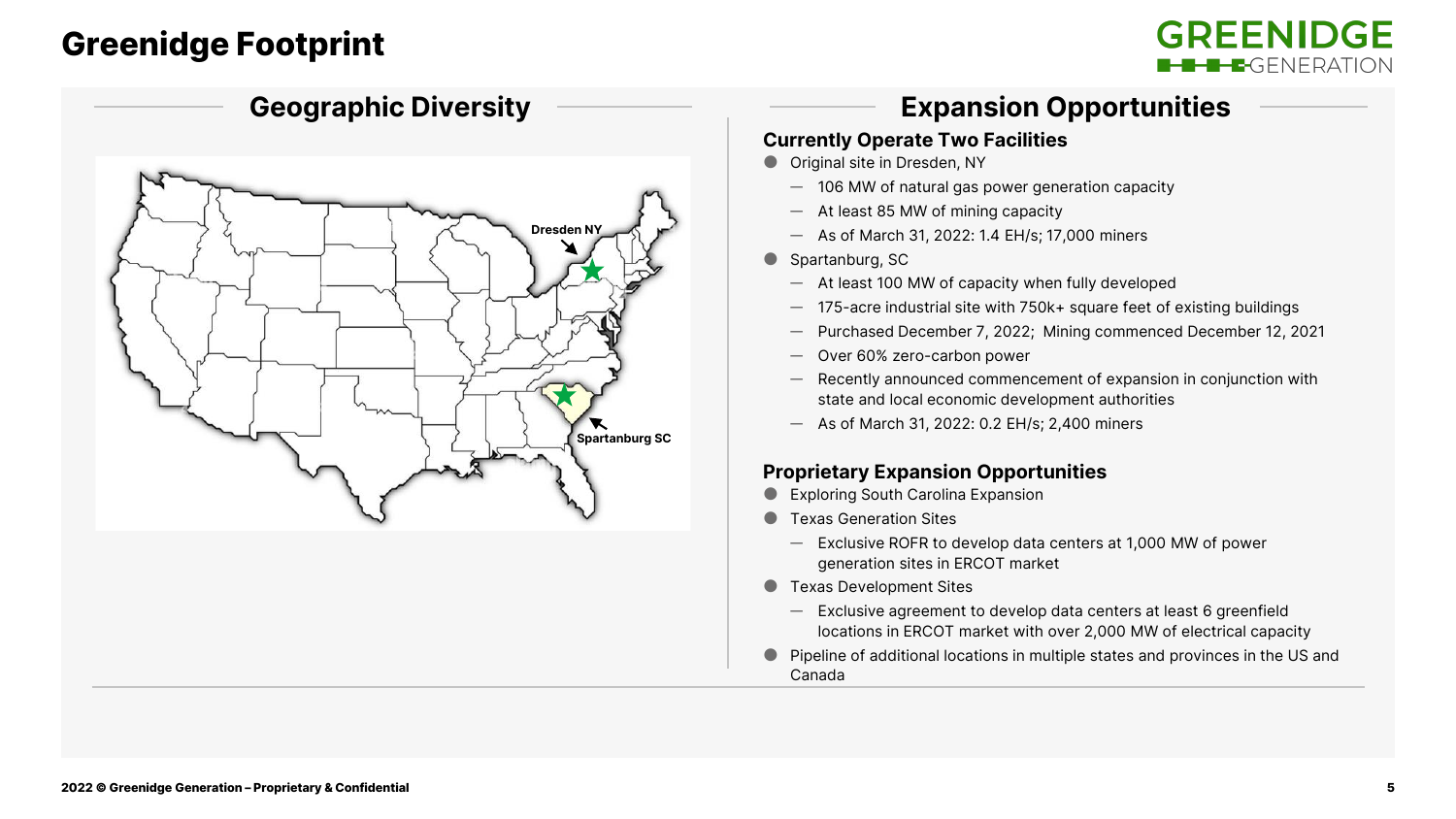# How We Are Different



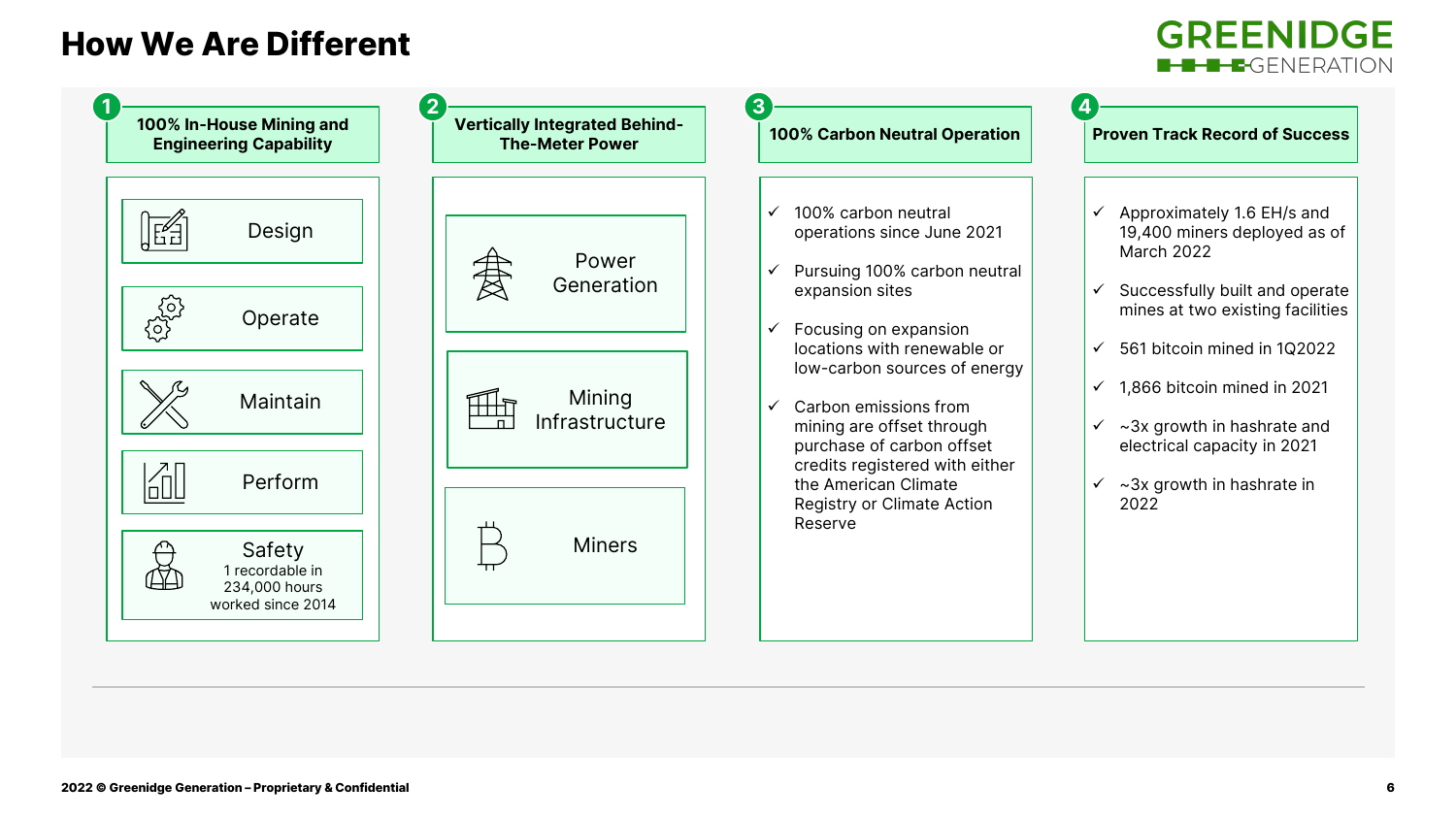## Ownership Structure

**GREENIDGE E-B-B-G**FNFRATION



1) Cumulative volume from commencement of trading on September 15, 2021, through May 19, 2022. Source: Bloomberg

2) From inception through May 19, 2022.

3) Shares owned by affiliated private investment funds managed by Atlas FRM LLC d/b/a Atlas Holdings LLC.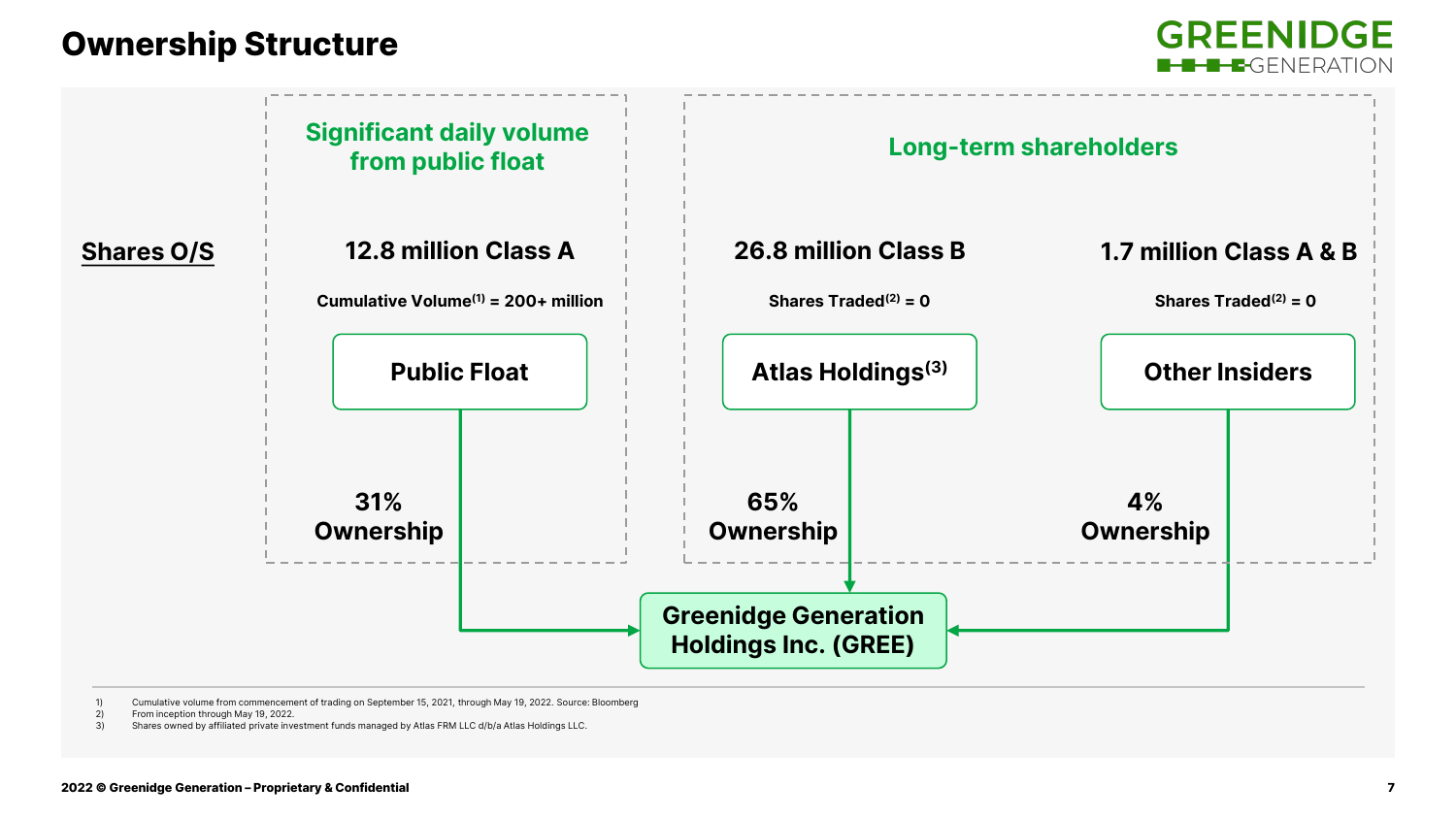



1) Non-GAAP measure. See most recent quarterly or annual report for a reconciliation from GAAP to non-GAAP measures.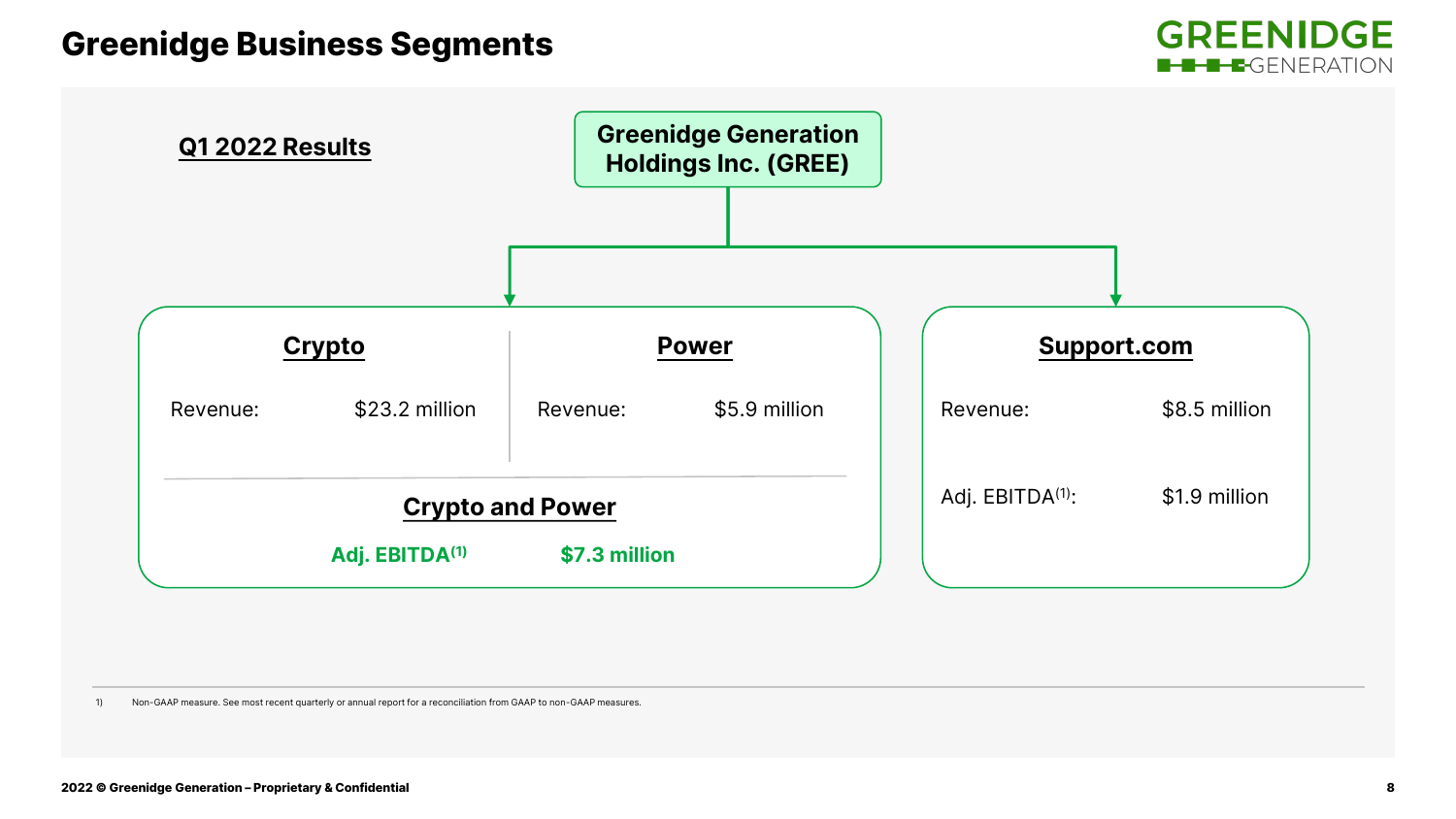## Power Market Dynamics



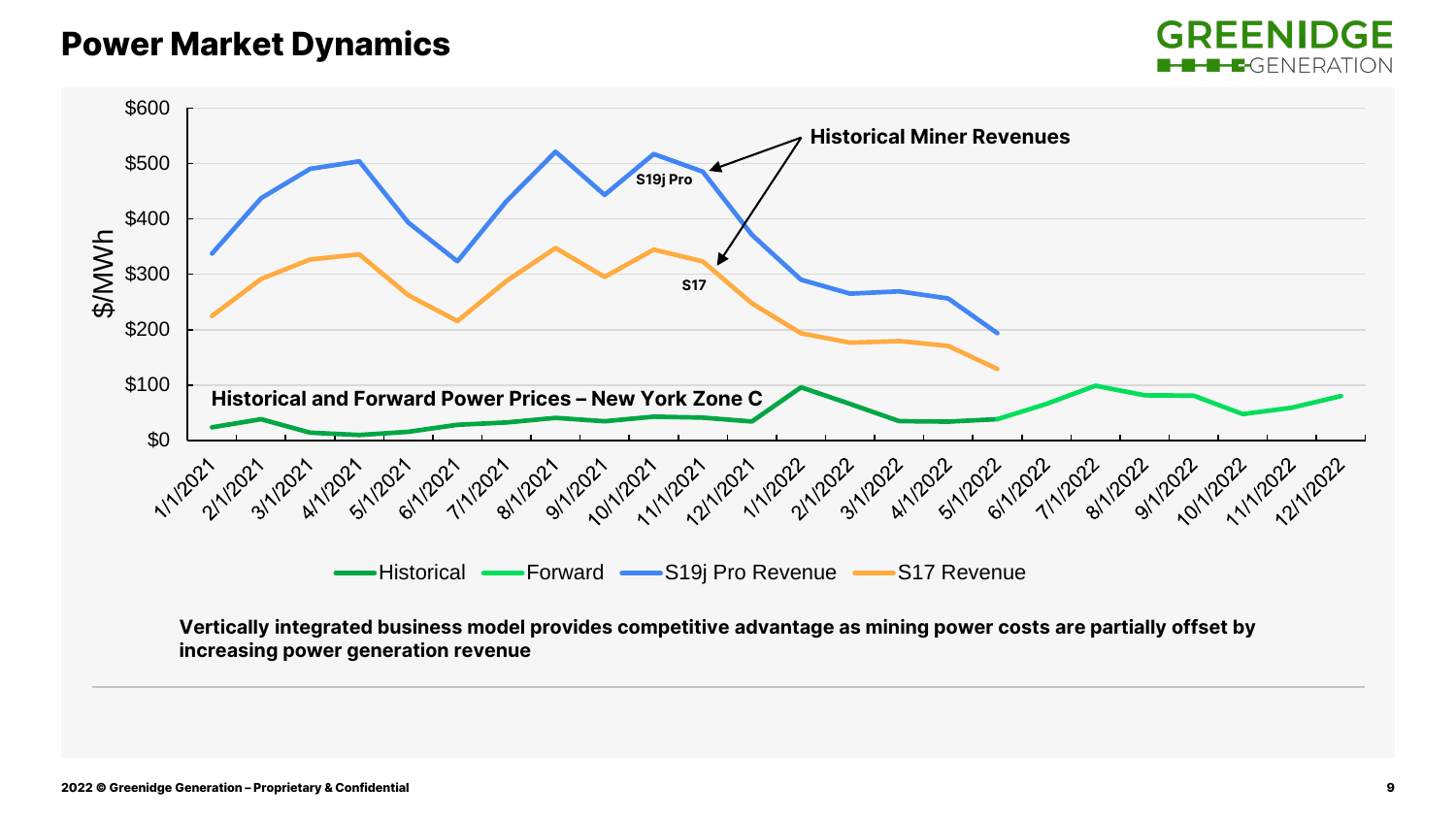## Executive Team



#### **Jeff Kirt Chief Executive Officer**

- Chief Executive Officer since March 2021
- Former Partner at Oak Hill Advisors and Pamplona Capital Management
- 10+ years of public company corporate governance on numerous corporate boards in US

#### **Greg Ohanessian Chief Mining Officer**

- Chief Mining Officer since 2021; Consultant to Greenidge since 2019
- Formerly Chief Mining Officer at VC mining Enterprises; built two previous crypto mines
- Bitcoin mining since 2012

#### **Tim Rainey Treasurer**

- Treasurer effective January 2021; previously Chief Financial Officer
- 10 years of diverse accounting and finance experience
- Formerly Senior Accountant at Bonadio & Co.

#### **Dale Irwin President**

- President of Greenidge Since March 2021; CEO of Greenidge's operating subsidiaries since 2014
- 20 years at Greenidge and predecessors; career of diverse experience in leading teams and project management in power markets

#### **Dustin Beaudry Chief Technology Officer**

- Chief Technology Officer since January 2021
- 18 years of consulting and operating experience
- Formerly Director of Technology and Operations at Pegasus Capital Advisors

## **Christian Mulvihill Vice President of Engineering and**

#### **Corporate Development**

- VP of Engineering and Corporate Development since 2021
- Formerly Associate with Atlas Holdings and Field Associate with Atlas portfolio companies

#### **Bob Loughran Chief Financial Officer**

- Chief Financial Officer effective January 2022; Chief Accounting Officer since June 2021
- Previously at public companies Tronox and Avon; finance consultant to other public companies

#### **Terry Burke General Counsel**

- General Counsel since January 2022
- Previously Assistant General Counsel at First Solar since 2014
- Policy advisor to Federal Energy Regulatory Commission from 2010 to 2014
- Prior to FERC, was counsel at Entergy, Allegheny Energy and Niagara Mohawk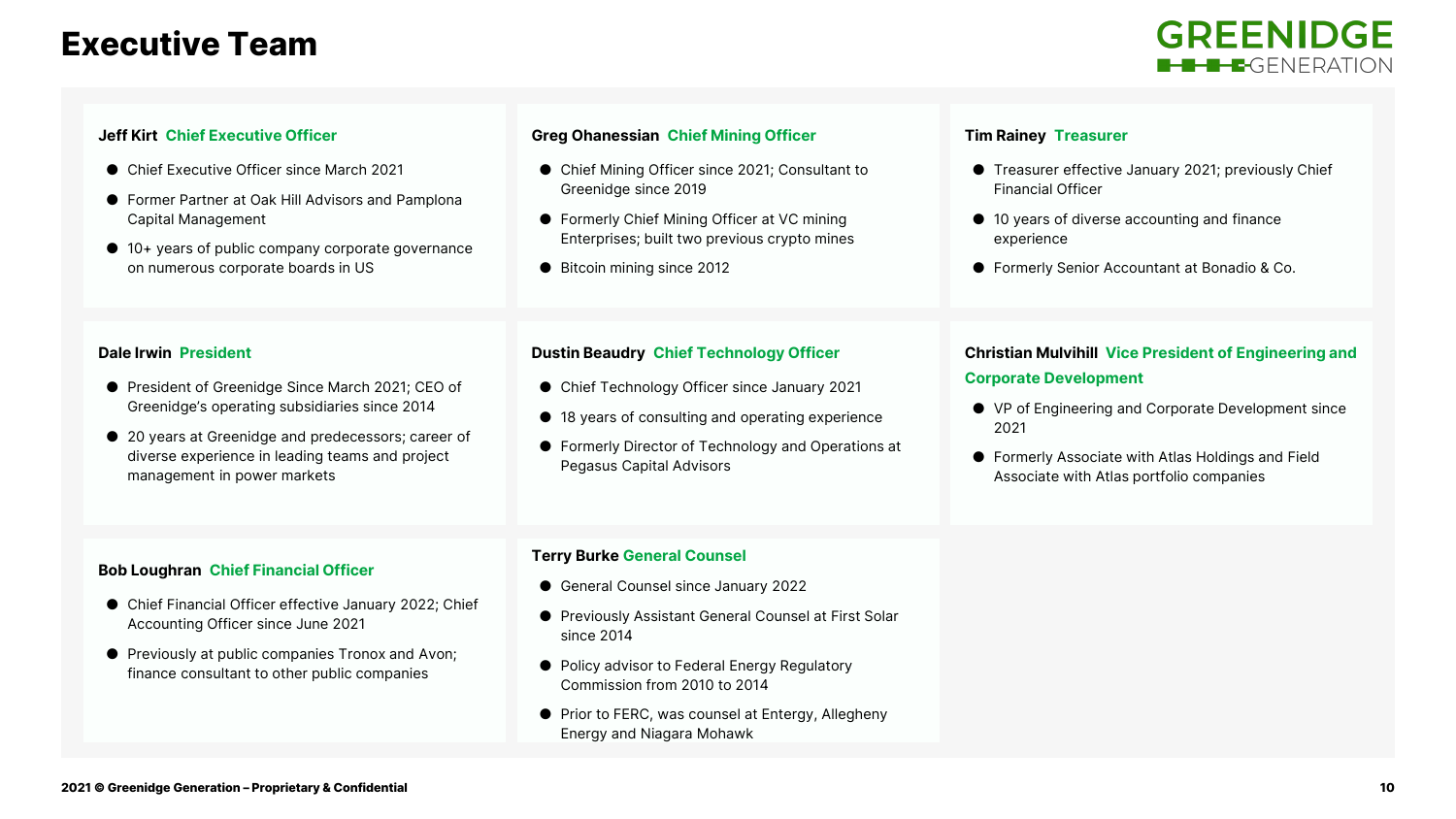

# **Financials**

Robert Loughran Chief Financial Officer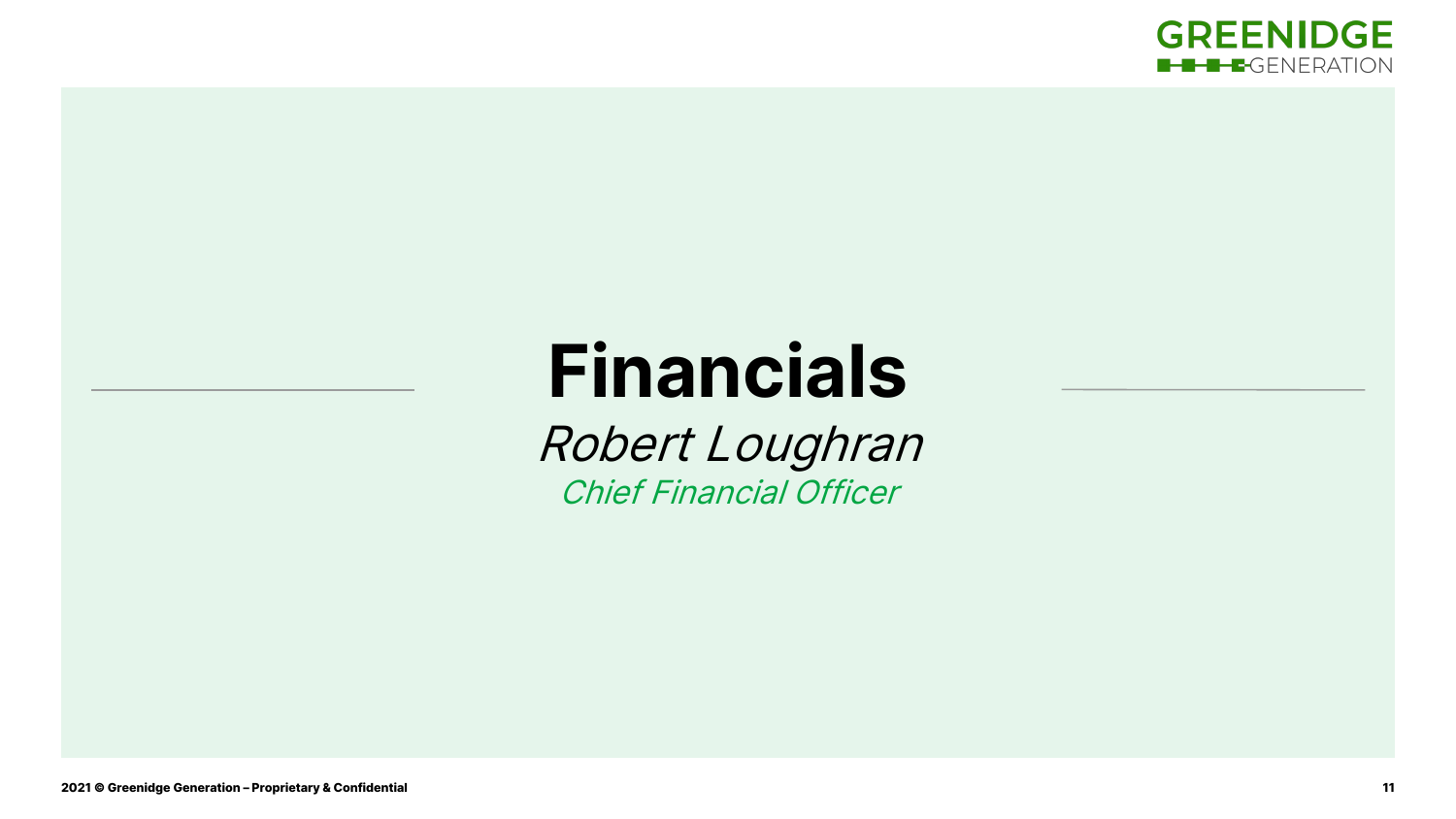# Summary 1Q22 Financials



### **1Q22 Highlights**

|  | $$$ in millions                         | Q1 2022 | Q1 2021 | <b>Variance</b> |
|--|-----------------------------------------|---------|---------|-----------------|
|  | Revenue                                 | \$37.7  | \$11.1  | 240%            |
|  | <b>Cryptocurrency Mining Revenue</b>    | \$23.2  | \$9.0   | 158%            |
|  | # bitcoin mined                         | 561     | 213     | 163%            |
|  | <b>Ending Hashrate</b>                  | 1.6     | 0.5     | 220%            |
|  | <b>Adjusted EBITDA(1)</b>               | \$9.2   | \$4.2   | 118%            |
|  | Adjusted EBITDA % Margin <sup>(1)</sup> | 24%     | 38%     |                 |

1) Non-GAAP measure. See most recent quarterly or annual report for a reconciliation from GAAP to non-GAAP measures.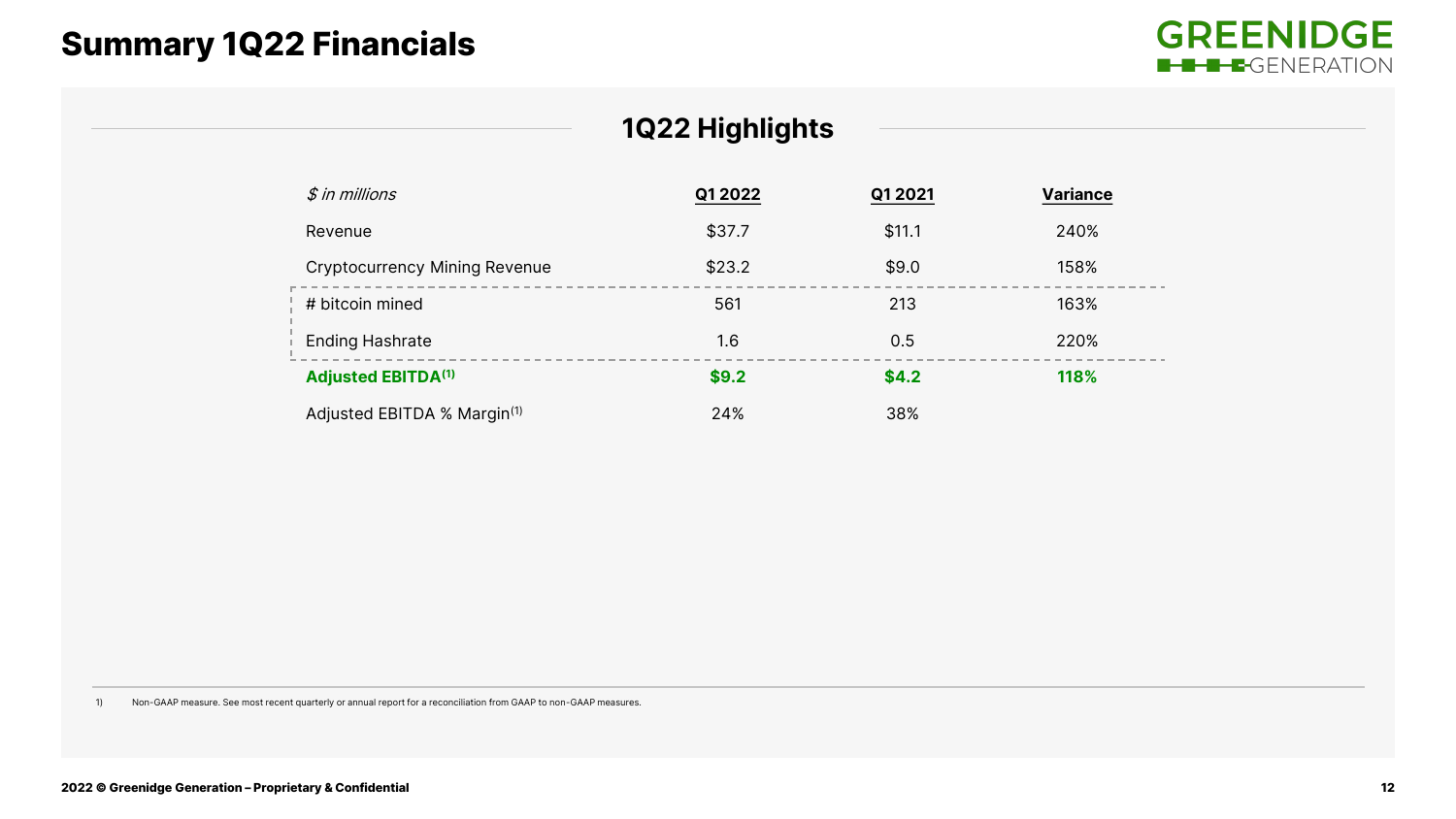# Liquidity as of March 2022



|                              |                         | <b>Liquidity</b>              |          |  |
|------------------------------|-------------------------|-------------------------------|----------|--|
|                              | $$$ in millions         | 3/31/2022                     |          |  |
|                              | Cash                    | 97                            |          |  |
|                              | Bitcoin at market value | $\mathbf{1}$                  |          |  |
|                              | Undrawn financing       | 28                            |          |  |
|                              | Bitmain deposits        | 135                           |          |  |
|                              | <b>Total Liquidity</b>  | \$261                         |          |  |
|                              |                         | Equity Line (1)               |          |  |
|                              | # Shares                | <b>Proceeds (net of fees)</b> | \$/Share |  |
| <b>Total Since Inception</b> | 2,562,500               | \$55.0 million                | \$21.46  |  |
|                              |                         |                               |          |  |
|                              |                         |                               |          |  |
|                              |                         |                               |          |  |
|                              |                         |                               |          |  |

1) Equity line update is as of 05/16/2022.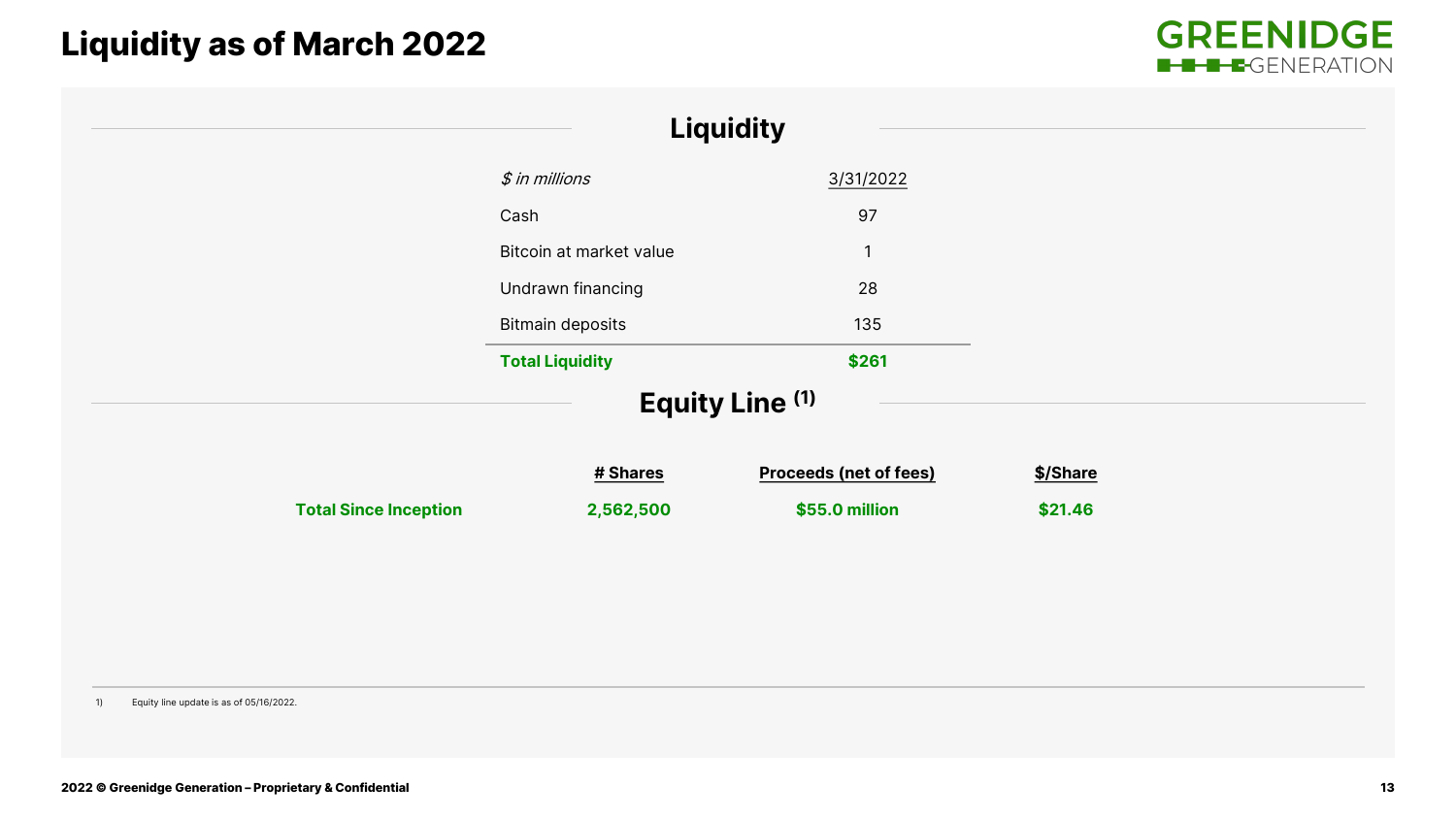## Debt Structure



### **Debt Balances(1)**

| <b>Total Debt Balance</b>            | \$170     |
|--------------------------------------|-----------|
| Secured Promissory Note              | 25        |
| 8.5% Senior Unsecured Notes Due 2026 | 67        |
| Miner Debt                           | 78        |
| $$$ in millions                      | 3/31/2022 |

1) Net of debt issuance cost.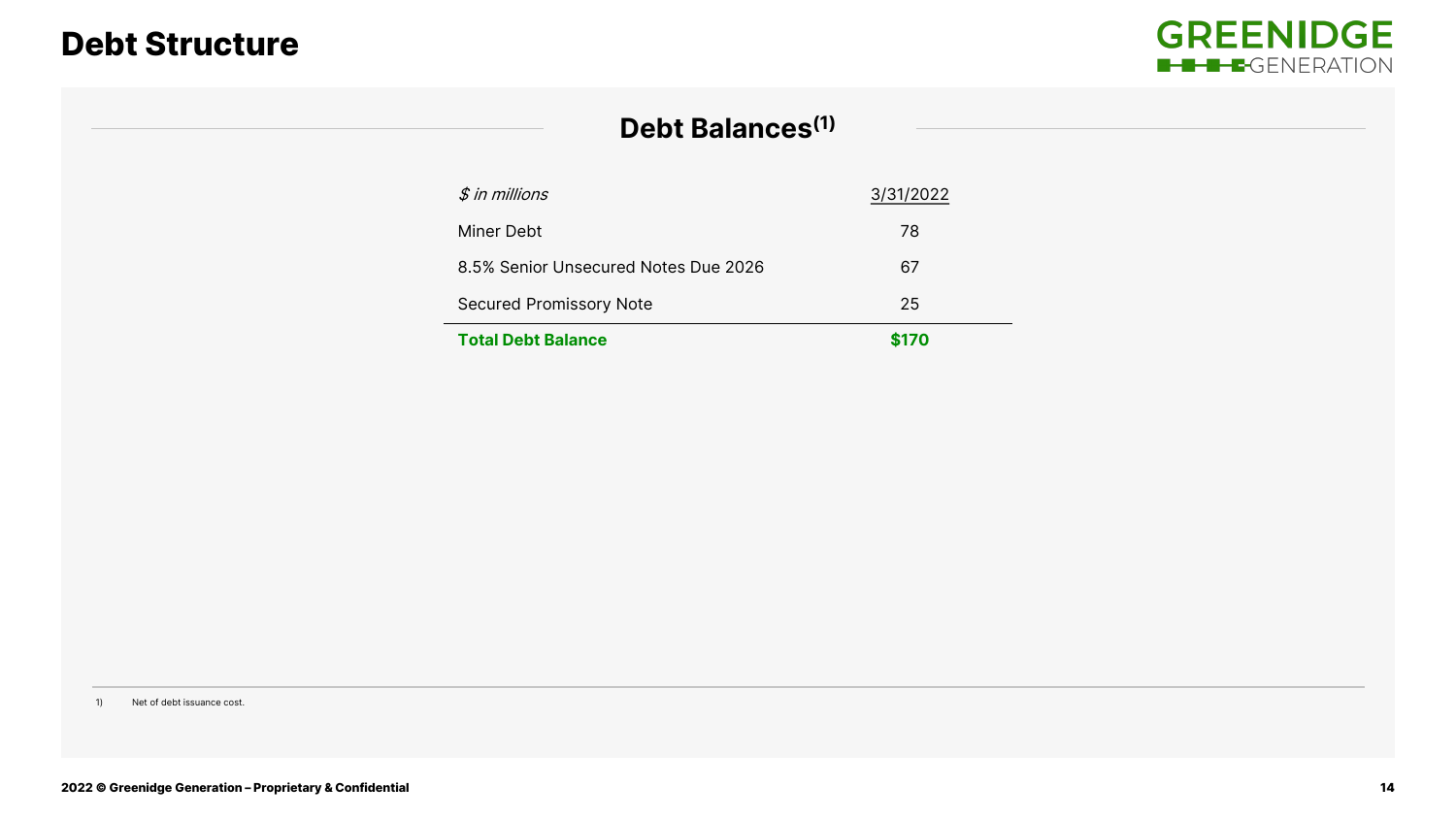## Title V Permit



### **Status of Dresden's Title V Permit**

- New York State Department of Environmental Conservation submitted a request to extend permit review period for Dresden, NY Facility
- Facility operations continue uninterrupted in full compliance with current permit under a SAPA extension
- SAPA extensions are common for renewal applications deemed complete and under final review
	- o According to the database on the NYSDEC website, of 323 Title V permits issued and active in the State of NY, Greenidge is one of 166 Title V applicants (51%) currently operating under a SAPA extension,
	- o Median duration of existing SAPA extension is 595 days
	- o Longest current SAPA extension is 15 years
- Our existing Title V permit remains fully in effect and our operation in Dresden continues without interruption